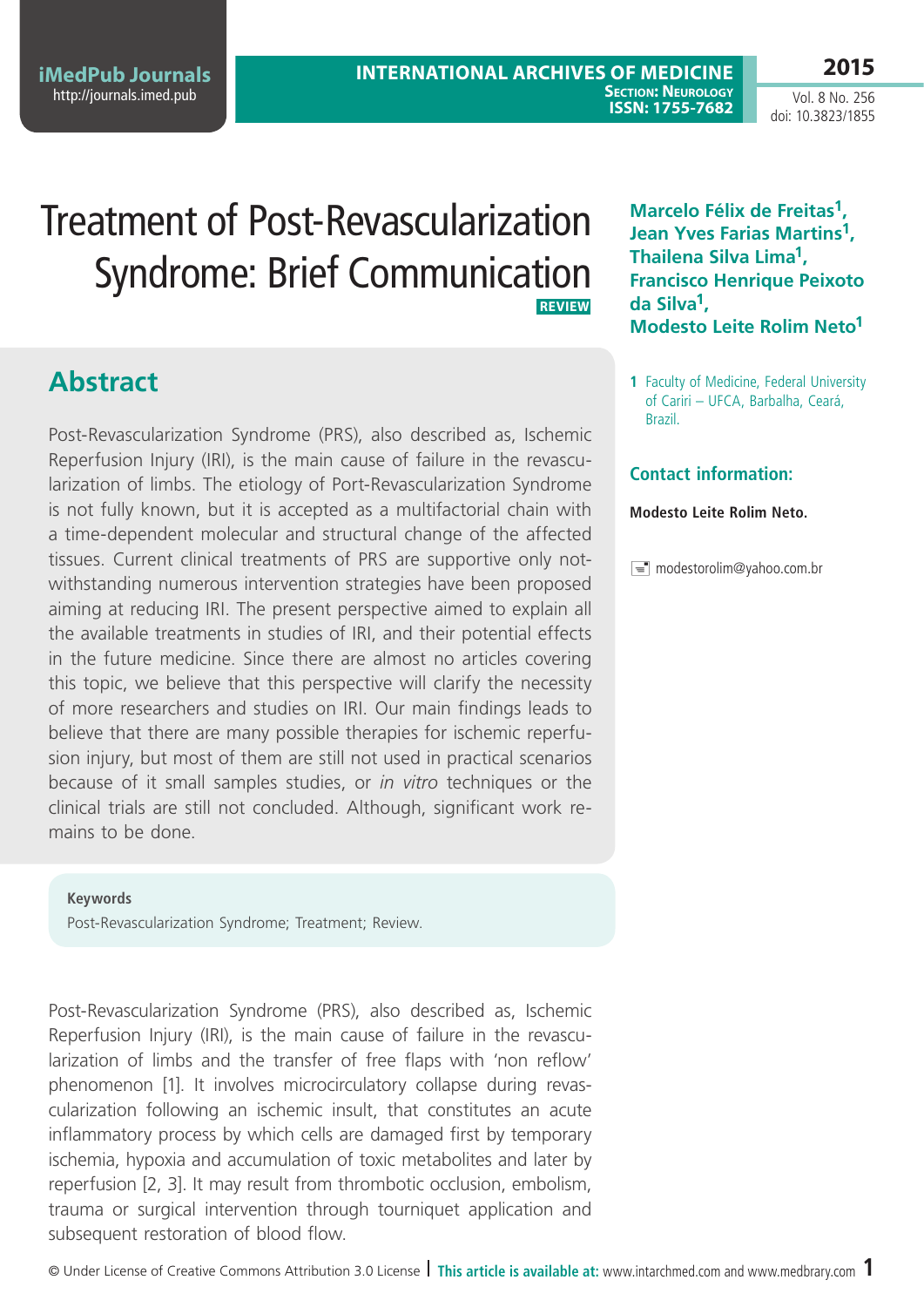The etiology of Port-Revascularization Syndrome is not fully known, but it is accepted as a multifactorial chain with a time-dependent molecular and structural change of the affected tissues: inflammatory cascades are activated with excessive complement deposition on the vascular endothelium; endothelial cells and white blood cells are activated; great production of free radicals responsible for increasing capillary permeability, edema and cell aggregation; and release of vasoactive factor that causes further damage to local and remote tissues [3, 7].

Firstly, ischemia leads to muscle necrosis, than reperfusion results in edema, inflammation and excessive release of reactive oxygen and nitrogen species that induces more muscle damage, such as atrophy and weakness [4].

Current clinical treatments of PRS are supportive only [12] notwithstanding numerous intervention strategies have been proposed aiming at reducing IRI. These strategies include reperfusion with various resuscitation fluids, infusion or injection of agents aimed at reducing oxidative stress, inflammation, vascular injury, to provide energy supply, and different surgical approach, if possible, for tissue reoxigenation. Being possible to conclude that the more investigation into the multiple pathophysiological mechanisms of the effects of PRS more possible treatments will become available and effective.

The aim of the present review is to display the role of those treatments and their level of success, reporting the effective ones in reducing the extension of the injury caused by reperfusion and its aspects [1, 2, 3, 5, 6, 7, 8, 11, 12, 13, 15, 16, 17, 18].

The process of re-establishing perfusion after an ischemic period in tissue that worsens the initial ischemic injury is known as ischemia/reperfusion injury (IRI) it may occur in an ischemic extremity or organ (local injury) or in distal parts far from ischemic areas [5]. Already proved by Riccio *et. al.*, [1] IRI it is the main cause of failure in the revascularization of limbs and the transfer of free flaps with the nonreflow phenomenon.

The present perspective aimed to explain all the available treatments in studies of IRI, and their potential effects in the future medicine. Since there are almost no articles covering this topic, we believe that this perspective will clarify the necessity of more researchers and studies on IRI. Our main findings are the following:

**Section: Neurology ISSN: 1755-7682**

## **Nitrite Anion Therapy**

**International Archives of Medicine**

Bir *et. al.*, [6] proved that sodium nitrite therapy is a useful modality for diabetic peripheral vascular disease stimulating ischemic vascular growth and tissue cytoprotection by hypoxic endothelial cell proliferation and migration in presence of high glucose in a nitric oxide/vascular endothelial growth factor-dependent manner.

## **C1 Esterase Inhibitor (C1 INH)**

C1 INH regulates IRI associated inflammatory cascade and thrombotic process, preventing fibrin deposition and significant reduction of C1q and C3b/c in the reperfused limb but does not reduce edema. Duehrkop *et. al.*, [7] affirms that C1 INH may provide a promising therapy to reduce peripheral IRI as well distant lung injury in complicated and prolonged surgical interventions requiring tourniquet application.

## **Hyperbaric Oxygen (HBO) And Iloprost (IL) Therapy**

Bozok *et. al.*, [5] studies showed that HBO and IL reduces lipid peroxidation minimizing the injury after reperfusion. The combined therapy is shown to be more effective than either treatment given alone. Iloprost is a stable prostacyclin analog, is a membrane stabilizer and inhibits the function of neutrophils, which are potential mediators of IRI.

### **Hyperbaric Oxygen (HBO) And WEB2170**

Riccio *et. al.*, [1] proved a synergic effect of HBO and WEB2170, a platelet activating factor antagonist, association that decreases the infiltration of neutrophils in the ischemic tissue and reduces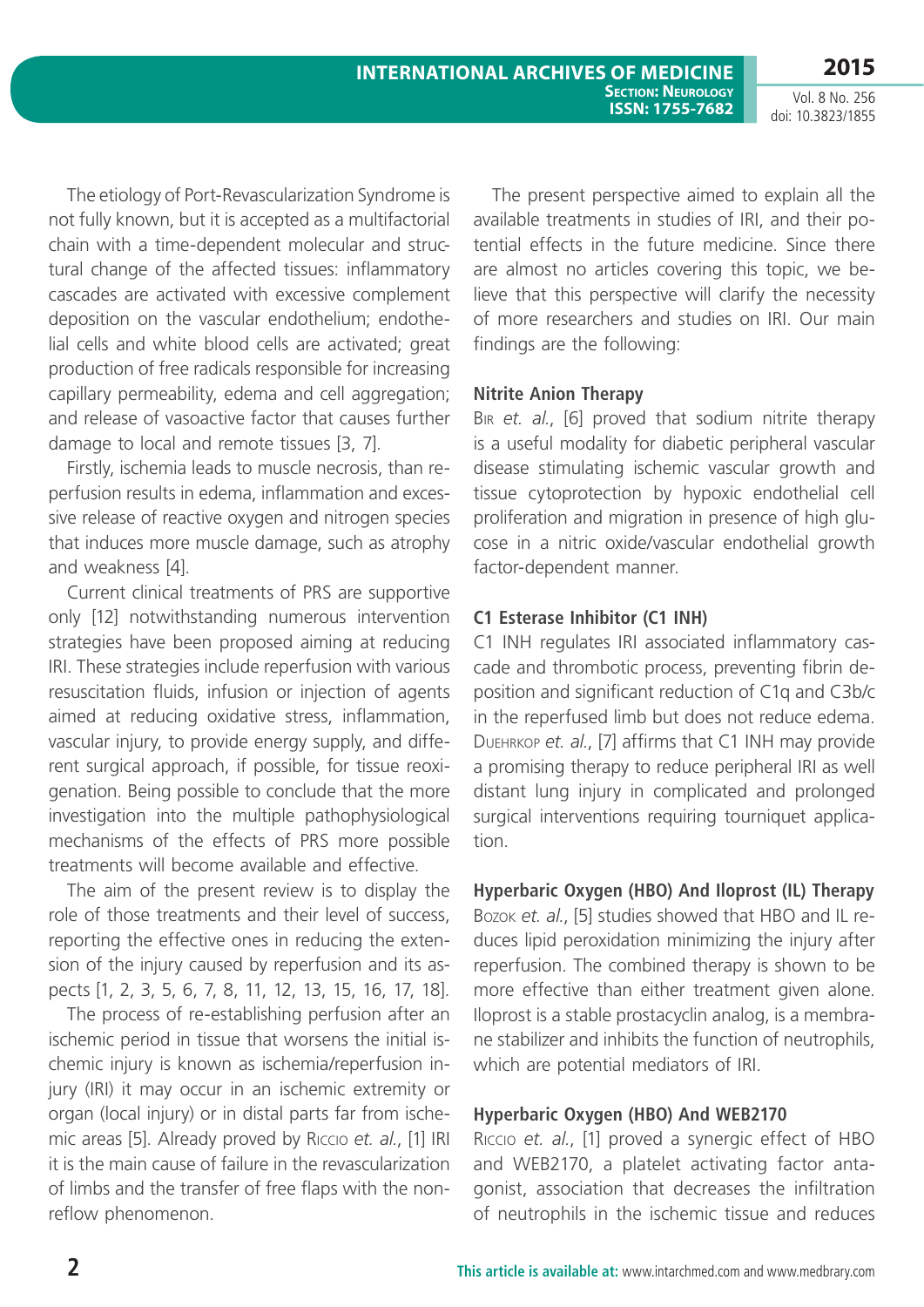doi: 10.3823/1855

muscle damage during reperfusion after 3h and 30min of ischemia in the rectus femoris rabbit muscle.

#### **Hyperbaric Oxygen (HBO) And Lactate, Glucose And Glycerol Concentrations And Anti-Oxidants In Skeletal Muscle**

The study of Bosco et., al. [18] verified that HBO2 attenuated the ischaemia-induced increase in extracellular lactate and glycerol concentrations, whereas HBO2 had no effect on the ischaemia-induced decreases in the extracellular glucose concentration; and HBO2 attenuated the reperfusion-induced increase in CAT activity and MDA levels. The present data suggest that HBO2 treatment during skeletal muscle IR injury may be beneficial.

#### **Distal Venous Arterialization (DVA)**

The results of the studies of Djoric *et. al.*, [8] indicates that there is no statistically significant reperfusion injury after this surgical procedure, confirming the validity in these patients because it achieved the therapeutically goal –adequate re-oxygenation of ischemic tissue.

#### **Muscle Progenitor Cells (MPC)**

Chen *et. al.*, [9] proved that delayed intramuscular transplantation of muscle MPC cells improved muscle function after acute IRI by improving muscle quality, possibly through forming functional myofibers and effects on non-myofiber related components. Suggesting that this therapy could, potentially, be used as a new intervention strategy for delayed treatment of acute IRI.

### **Hydrogen Sulfide (HS)**

The findings of HENDERSON et. al., [17] confirms that HS limits IRI-induced cellular damage in myotubes and skeletal muscle, even when delivered after the onset of ischemic in a murine model. Their data suggest that when given in the appropriate dose and within the proper time frame, hydrogen sulfide may have significant therapeutic applications in multiple clinical scenarios, but further work remains to be done.

#### **Novel Liposome-Based Therapy**

Goga *et. al.*, [10] produced a study decorating cells with SA-CVP: vaccinia virus complement control protein (VCP), a potent anti-complement protein on cell membrane to reduce complement activation and deposition, linked with Streptavidin (SA). The results were satisfactorywith reduced complement activation and deposition *in vitro* and potential for application against inappropriate complement activation in vivo [10].

#### **Carbon Monoxide**

Boutros et. al., [11] proved that exogenous administration of carbon monoxide by inhalation at low dose prevented acute long injury post ischemia reperfusion of the lower limbs, also suggesting the necessity to study the protective effect of bilirubin at lower doses.

#### **Statins**

The study of Cowlep et. al., [12] verified that the administration of statins has the potential to reduce the severity of pathophysiological processes during IRI. The pleiotropic effects of statins have seem them take on an ever increasing and important role in vascular surgery, but their precise role in IRI and their mechanisms of action are yet to be defined completely.

#### **Phosphatidylcholine (PC)**

PC supplementation efficiently decreased the harmful consequences of limb I-R-induces microcirculatory perfusion failure and inflammatory reactions in rat according to Gera *et. al.*, [13] These data suggest a therapeutic potential for parenteral PC with a view to decreasing the harmful conditions of the bones.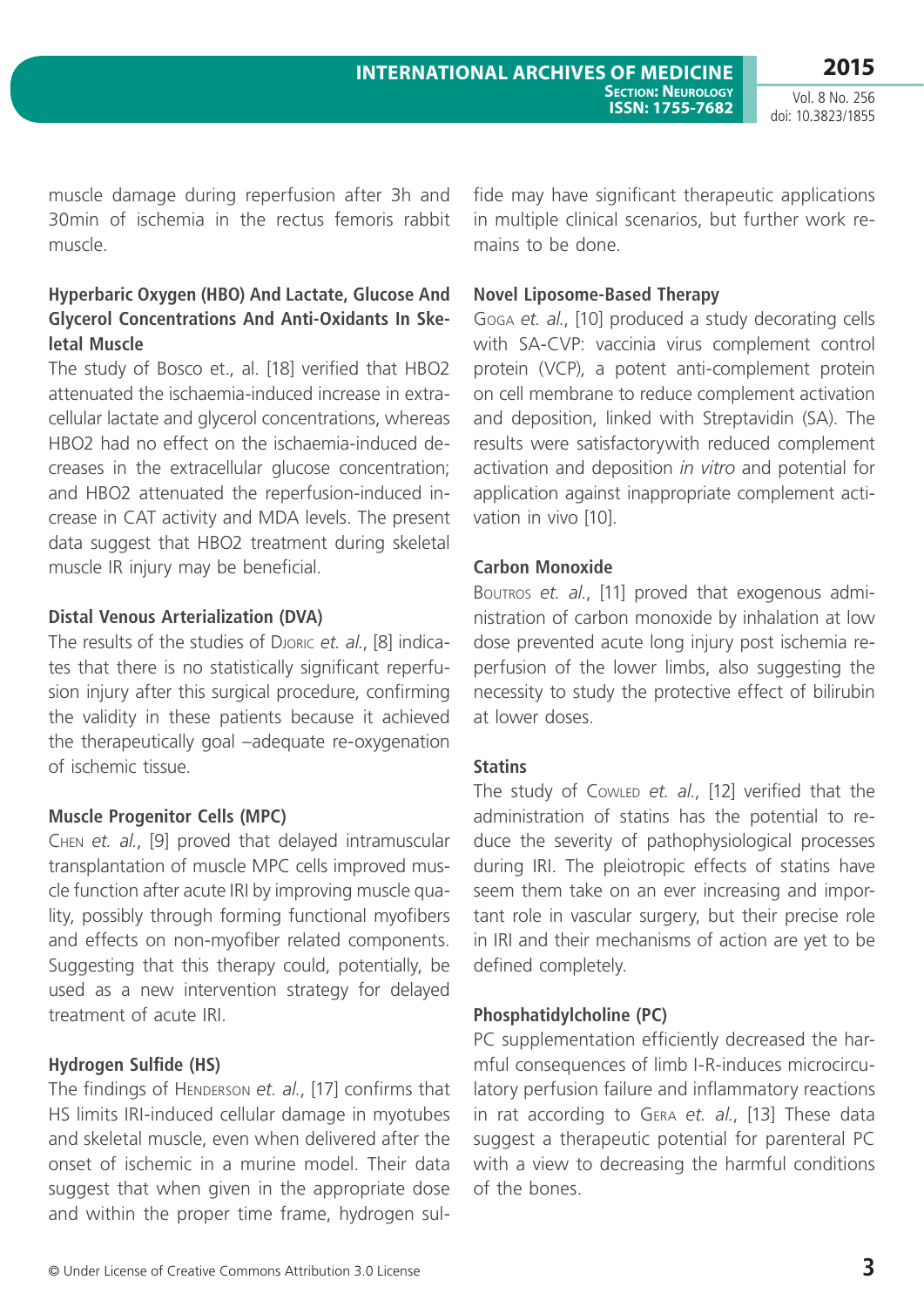Vol. 8 No. 256 doi: 10.3823/1855

**2015**

#### **PJ34 Therapy**

PJ34 is poly ADP-Ribose polymerase (PARP) inhibitor. PARP is a DNA repair enzyme that is expressed at the cellular level in range of organs and tissues. It protects the DNA from degradation. PARP activity leads to rapid depletion of cellular ATP stores that ultimately leads to cell death. Conrad et al. proved that post hoc PJ34 therapy appears to protect skeletal muscle from IRI despite increased levels of local cytokines [14]. Further study of this novel therapy is warranted. [14]

#### **Fluid Resuscitation**

Resuscitation with Hextend or Lactated Ringer's does not adversely affect muscle viability in IRI, according to Kauvar *et. al.*, [15] HX may be a better clinical choice when skeletal muscle ischemia reperfusion injury is a risk, despite greater edema.

#### **Polyclonal Anti-Thymocyte Globulins**

Beiraz-Fernandez *et. al.*, [3] in a non-human primate model supports the hypothesis that ATGs have a protective effect upon IRI by direct blocking adhesion molecules or diminution of production of these molecules by leukocyte depletion. This experimental study suggests that preoperative therapy with ATGs may limit the IRI resulting in an advantageous effect on primary non-function and improved long-term allongraft survival.

#### **L-Arginine and Antioxidative Vitamin Treatment**

The study of Nanobashvili *et. al.*, [16] clearly indicates that alterations in production of NO and oxygen free radicals are important in the development of IRI16. As compared with treatment with L-arginine or antioxidative vitamins alone, a combination of both compounds was the best treatment against IRI, as expressed by protection against microvessel constriction, abolition of microvascular plugging, increase in NO production over the basal level, and higher blood flow.

#### **Prostaglandins (PGE)**

Currently prostaglandins are not used routinely in the treatment of limb ischemia, Rowlands et al. study suggest that PGE could have a role in the therapeutic management of skeletal muscle ischemiareperfusion injury improving blood flow. [2]

## **Conclusion**

In conclusion, our data demonstrate that are many possible therapies for ischemic reperfusion injury, but most of them are still not used in practical scenarios because of it small samples studies, or *in vitro* techniques or the clinical trials are still not concluded. Although significant work remains to be done. These data highlight the potential of innumerous studies in the area, and provide an important foundation to suggest further investments at this kind of treatment to prevent morbidity (and possible mortality) that can result from ischemic reperfusion injury.

## **References**

- **1.** Riccio, M., Pangrazi, P.P., Campodonico, A., Scalise, A., Marchesini, A., Talevi, D., Carboni, A., Bertani, C., Bertani, A., Mazzanti, L. Combined use of WEB2170 and HBO therapy can reduce ischemia and reperfusion injury to the skeletal muscle in a rabbit model. Microsurgery, 2007, 27(1): 43-47.
- **2.** Rowlands, T.E., Gough, M.J., Homer-Vanniasinkam, S. Do prostaglandins have a salutary role in skeletal muscle ischaemia-reperfusion injury? European Journal of Vascular and Endovascular Surgery, 1999, 18(5): 439-444.
- **3.** Beiras-Fernandez, A., Chappell, D., Hammer, C., Thein, E. Influence of polyclonal anti-thymocyte globulins upon ischemiareperfusion injury in a non-human primate model. Transplant Immunology, 2006, 15(4): 273-279.
- **4.** Chen, X.K., Rathbone, C.R., Walters, T.J. Treatment of tourniquet-induced ischemia reperfusion injury with muscle progenitor cells. Journal of Surgical Research, 2011, 170(1): e65-e73.
- **5.** Bozok, Ş., Ilhan, G., Yilmaz, Y., Dökümcü, Z., Tumkaya, L., Karamustafa, H., Karakisi, S.O., Ergene, Ş., Ener, E. Protective effects of hyperbaric oxygen and iloprost on ischemia/ reperfusion-induced lung injury in a rabbit model. European Journal of Medical Research, 2012, 17 (1):